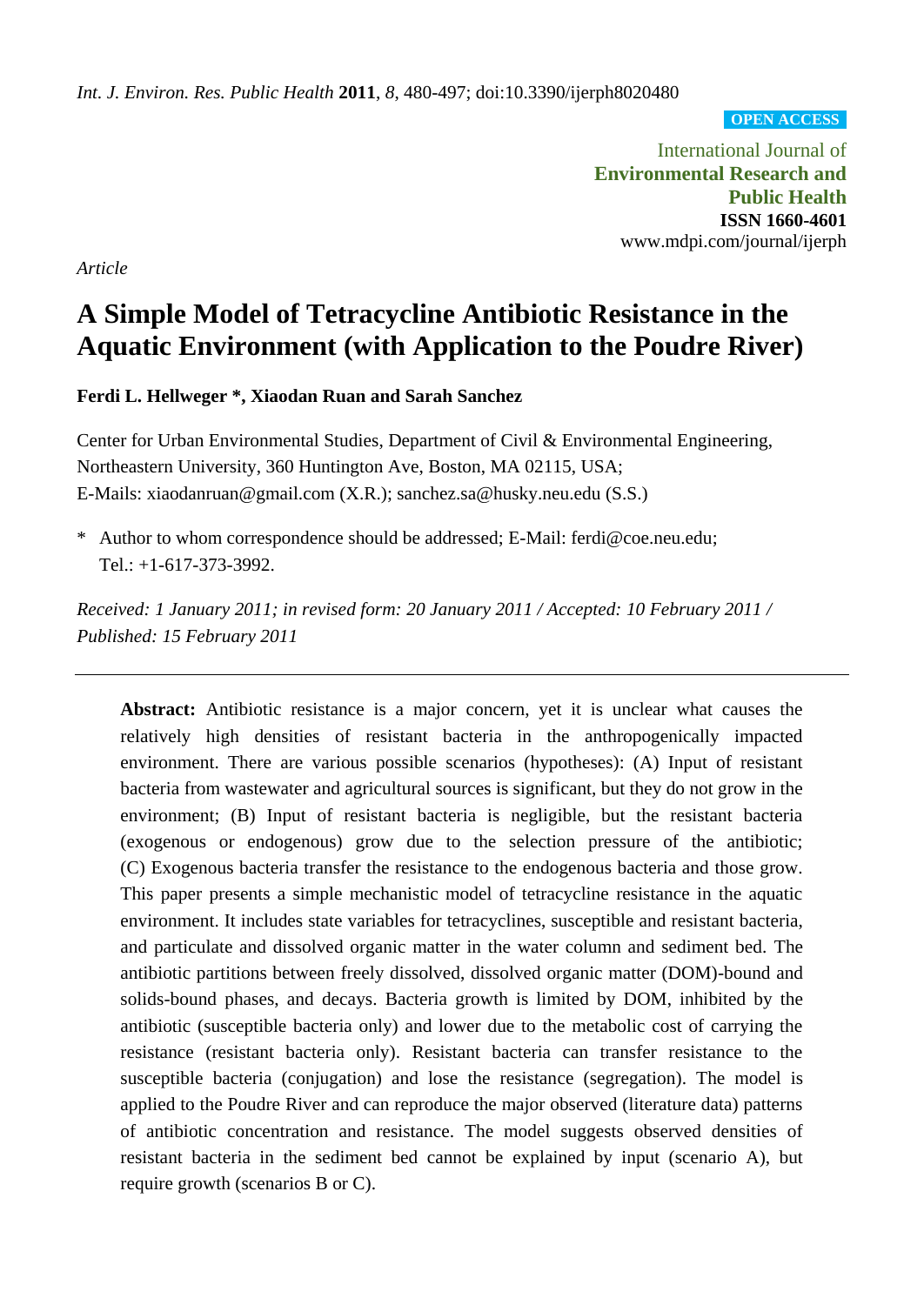**Keywords:** antibiotic; antibiotic resistance; model; tetracycline; Poudre River

## **1. Introduction**

Antibiotics are an important weapon against bacterial diseases. However, after a new drug is introduced, bacteria generally develop resistance to it, and today there are many pathogens that are resistant to most antibiotics. The proliferation of antibiotic resistance is one of the most significant contemporary public health threats [1]. Hospitals are at the front line of this battle and a significant amount of research has focused on understanding the ecology of antibiotic resistance in this setting [2], but there is now also an emerging concern about the spread of resistance in the environment (e.g., surface waters) [3,4].

Tetracyclines are used extensively for human medicine and agriculture. They, and bacteria resistant to them, enter the aquatic environment from wastewater and agricultural sources, and resistance has been found to increase along rivers subject to urban and/or agricultural influences [4-7]. However, it is unclear what mechanism is responsible for the relatively high densities of resistant bacteria observed in the aquatic environment, and there are a number of possible scenarios (hypotheses, Figure 1). (A) The resistant bacteria enter from wastewater and agricultural sources, but they do not grow. Significant fractions of resistant bacteria have been found in these discharges [6,8], and enteric bacteria are typically assumed not to grow in the ambient environment. (B) The input of resistant bacteria is negligible, but the antibiotic gives them (exogenous or endogenous) a selective advantage and they grow. Here, exogenous and endogenous is meant with respect to the aquatic environment. Selection of tetracycline resistant bacteria or resistance genes under surface water conditions has been demonstrated in controlled experiments [9-11]. (C) The exogenous resistant bacteria transfer the resistance to the endogenous bacteria and those grow. Transfer of resistance plasmids (horizontal gene transfer) has been demonstrated to occur under sediment bed and water column conditions [7,12,13]. Another scenario is co-selection by other stresses (e.g., metals) [14], which is not considered here (discussed further below).

Models are important tools for understanding and managing environmental systems. Can a model, developed based on our current understanding of the various processes affecting antibiotic resistance, reproduce the observed patterns of resistant bacteria in the aquatic environment? Can it provide insight into why they are there?

Models for antibiotic fate and transport in the aquatic environment have been developed [15,16], but they have yet to be extended to include resistance. This may be because the mechanisms affecting antibiotic resistance are new to environmental modelers. Whereas many emerging contaminants can be modeled using established methods for toxic chemical fate and transport (e.g., sorption, photolysis), antibiotic resistance is subject to fundamentally new processes, including the toxic effect of the antibiotic and cost of carrying the resistance, and transfer of resistance among bacteria and loss.

This paper presents a simple model of tetracycline resistance in the aquatic environment. The model is then applied to the Poudre River and compared to literature data. A number of diagnostic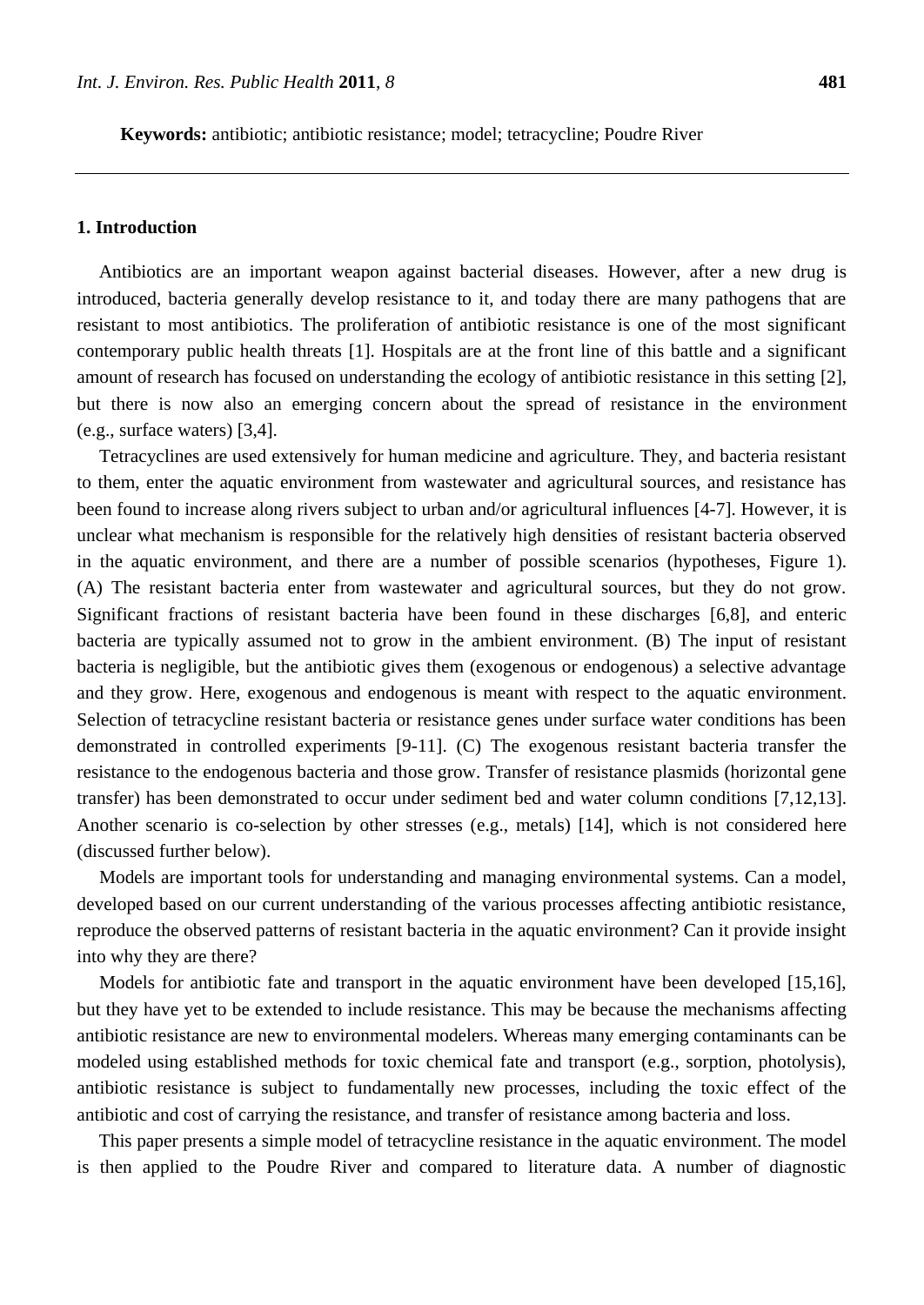simulations are performed to learn about the cause of tetracycline resistance in the river (*i.e.*, scenarios A-C outlined above).

**Figure 1.** Scenarios for the presence of resistant bacteria in the environment. (A) Input of resistant bacteria from external sources is significant, but they do not grow; (B) Input of resistant bacteria is negligible, but the resistant bacteria grow due to the selection pressure of the antibiotic; (C) Exogenous bacteria transfer the resistance to the endogenous bacteria and those grow.



## **2. Model Description**

The model combines concepts from existing mechanistic models of toxic chemicals, bacteria and tetracycline resistance. A schematic of model processes is presented in Figure 2. State variables include the concentration of tetracycline  $(C, \mu g L^{-1})$ , susceptible bacteria  $(XS, mg C L^{-1})$ , resistant bacteria (XR, mgC L<sup>-1</sup>), particulate organic matter (*POM*, mgC L<sup>-1</sup>) and dissolved organic matter (*DOM*, mgC  $L^{-1}$ ) in the water column and sediment bed. There are a number of tetracyclines (tetracycline, chlortetracycline, ...) and it would be straightforward to simulate them all. However, the fate and transport properties (e.g., decay, sorption) are not known for all of them, and the model is therefore applied to the sum of tetracyclines. This is a reasonable first step that can be expanded upon in the future. Models of polychlorinated biphenyls (PCBs) have evolved in a similar manner from total to homologs to congeners. Consistent with this assumption, any literature on specific tetracyclines is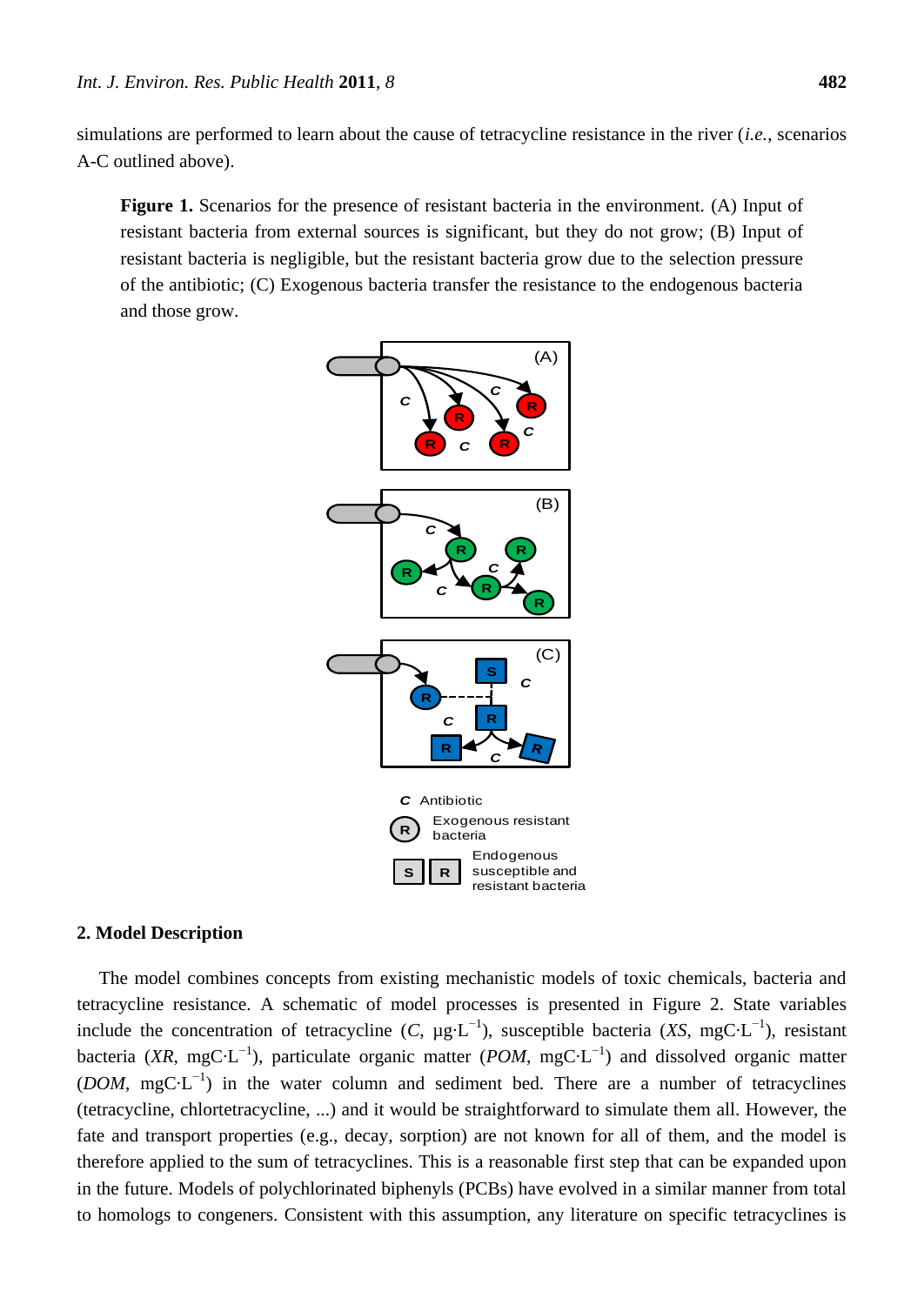assumed to apply to this model. The concentration of bacteria is defined on a biomass carbon basis (mgC  $L^{-1}$ ), which is common practice in biogeochemical models [17]. This concentration can be converted to a cell density (cells mL<sup>-1</sup>) assuming cell dry weight (gd cell<sup>-1</sup>) and carbon fraction  $(gC\,gd^{-1})$ . Individual bacterial species are not resolved, although endogenous and exogenous bacteria are differentiated in one simulation. This is consistent with other water quality models [17] and reasonable considering tetracycline is a broad-spectrum antibiotic. Current models of antibiotic resistance in hospitals are at a similar level of complexity [2]. POM and DOM are simulated using single state variables, and heterogeneity in reactivity, bioavailability or sorption characteristics are not considered. In other words, all POM and DOM molecules are assumed to have the same properties. It is well-known that not all of the DOM is available for bacterial growth, and various methods for estimating this fraction are available (biodegradable dissolved organic carbon, assimilable organic carbon) [18,19]. However, for this simplistic model (steady-state, prescribed POM production), assuming one form of DOM is equivalent to simulating a constant available fraction (with appropriate adjustment in half-saturation constant, see Figure S3). Water column transport includes advection and dispersion, which is simulated using established water quality modeling approaches [20,21]. An overview of processes is presented below and the full details are presented in the Supplementary Information (SI).

**Figure 2.** Schematic of model state variables and processes. The model includes five state variables in the water column and sediment bed:  $C =$  tetracycline,  $XS =$  susceptible bacteria, *XR* = resistant bacteria, *POM* = particulate organic matter, *DOM* = dissolved organic matter. The model includes a number of mechanisms:  $k_X = \text{decay}, K_d = \text{partitioning}, TSS = \text{total}$ suspended solids,  $\mu$  = growth,  $k_R$  = respiration,  $k_C$  resistance transfer,  $k_S$  = resistance loss,  $MIC<sub>fd</sub>$  = tetracycline toxicity, *P* = POM production, *k<sub>H</sub>* POM hydrolysis, *v<sub>s</sub>* = settling,  $v_r$  = resuspension,  $v_d$  = diffusion,  $f_{p,X}$  = particle-associated bacteria.

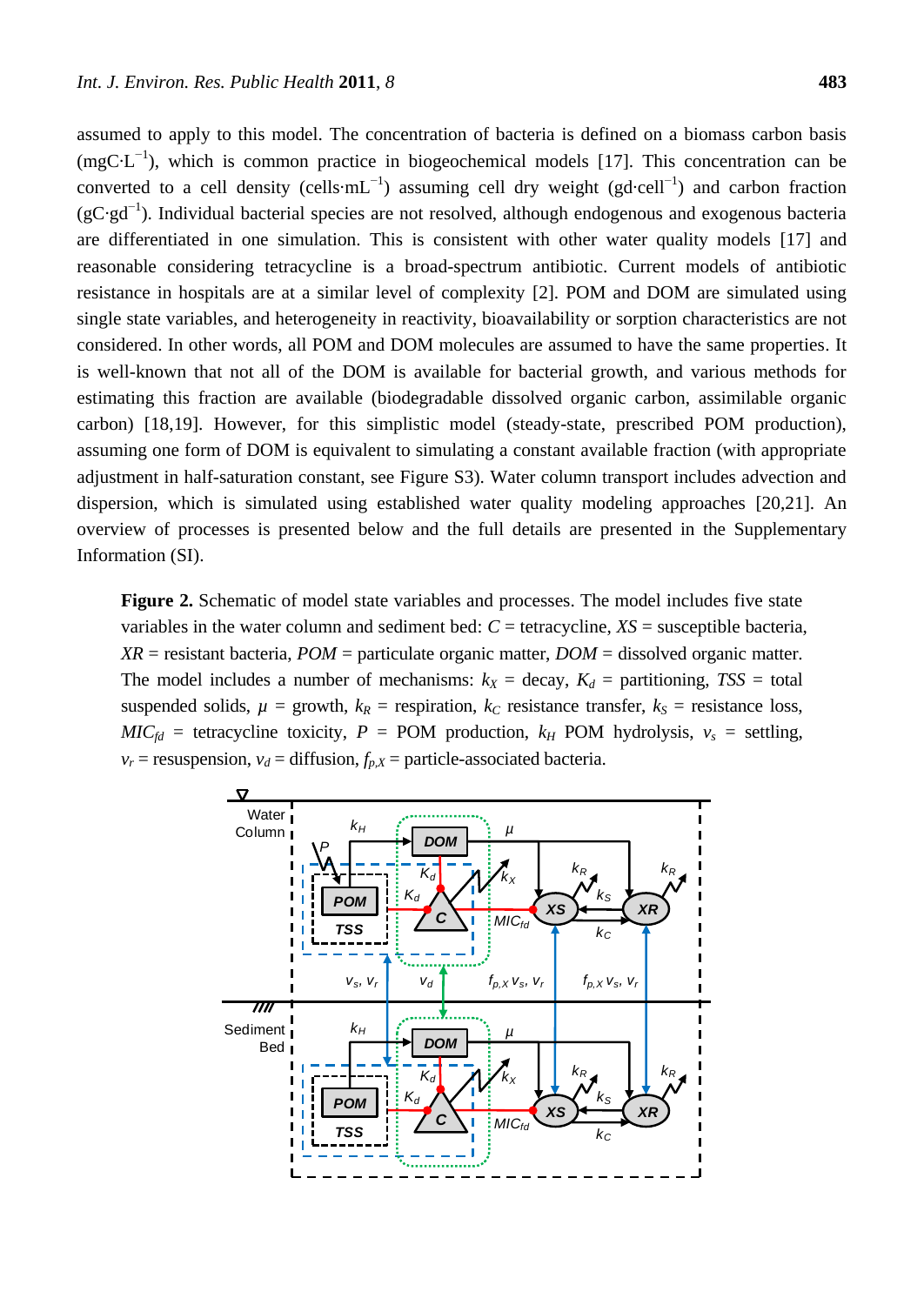#### *2.1. Tetracycline*

The mass balance equation (omitting transport terms for clarity, see SI for full equations) for tetracycline (*C*) is:

$$
\frac{dC}{dt} = -k_X C \tag{1}
$$

where  $k_X$  (day<sup>-1</sup>) is the decay rate constant. Equation 1 states that the tetracycline concentration changes due to decay, which removes tetracycline. Tetracycline decays by photolysis, hydrolysis and oxidation reactions [15], and some data for individual process rates are available [22]. However, most literature data only provide overall decay rate constants and solution chemistry required to apply more detailed models are not available.

Partitioning between freely dissolved, solids-bound and DOM-bound phases is simulated using linear partition coefficients [21]. For example, the freely dissolved (*i.e.*, not bound to solids or DOM) concentration  $(C_{fd}, \mu g \cdot L^{-1})$  is:

$$
C_{fd} = C \frac{1}{1 + K_{d,DOM} DOM + K_{d,solid}TSS}
$$
 (2)

where *Kd,DOM* (L·kgC<sup>−</sup><sup>1</sup> ) and *Kd,solid* (L·kgS<sup>−</sup><sup>1</sup> ) are the DOM and solids partition coefficients, and *TSS*  $(mgS·L^{-1})$  is the total suspended solids concentration. Sorption of tetracyclines to solids and DOM involves a number of mechanisms (e.g., cation exchange and surface complexation) for which models have been developed [23]. However, for this field application, solids and DOM characteristics, and water chemistry are ill-defined, which prohibits the application of these models. Non-linear models (e.g., Freundlich Isotherm) have been used to explain tetracycline-DOM partitioning data in the literature [24]. However, all datasets reviewed here (see Table S4) exhibit linear partitioning at environmentally-relevant concentrations. Rose and Pedersen [15] also used simple solids and DOM partition coefficients for their model. Consistent with current understanding and data for partition coefficients [25], tetracycline partitions to total suspended solids (TSS), rather than the organic fraction (POM). Note that the DOM concentration is defined on a carbon-basis, which is reflected in the units of the partition coefficient. However, this should not be interpreted as hydrophobic binding being the dominant sorption mechanism (*i.e.*,  $K_{d,DOM} > K_{OW}$ ) [25]. Tetracycline in the freely dissolved form is assumed to be bioavailable (see below). Settling  $(v_s, m \cdot d^{-1})$ , resuspension  $(v_r, m \cdot d^{-1})$  and diffusion  $(v_d, m \cdot d^{-1})$  is simulated using established water quality modeling concepts [21].

## *2.2. Bacteria*

The mass balance equations for susceptible bacteria (*XS*) and resistant bacteria (*XR*) are:

$$
\frac{dXS}{dt} = \mu_S \, XS - k_R \, XS - k_C \, XR \, XS + k_S \, XR \tag{3}
$$

$$
\frac{dXR}{dt} = \mu_R \, XR - k_R \,XR + k_C \,XR \,XS - k_S \,XR \tag{4}
$$

where  $\mu_S$  and  $\mu_R$  (day<sup>-1</sup>) are the specific growth rates for susceptible and resistant bacteria,  $k_R$  (day<sup>-1</sup>) is the specific endogenous respiration rate,  $k_C$  (L·mgC<sup>-1</sup> day<sup>-1</sup>) is the transfer rate constant (gain of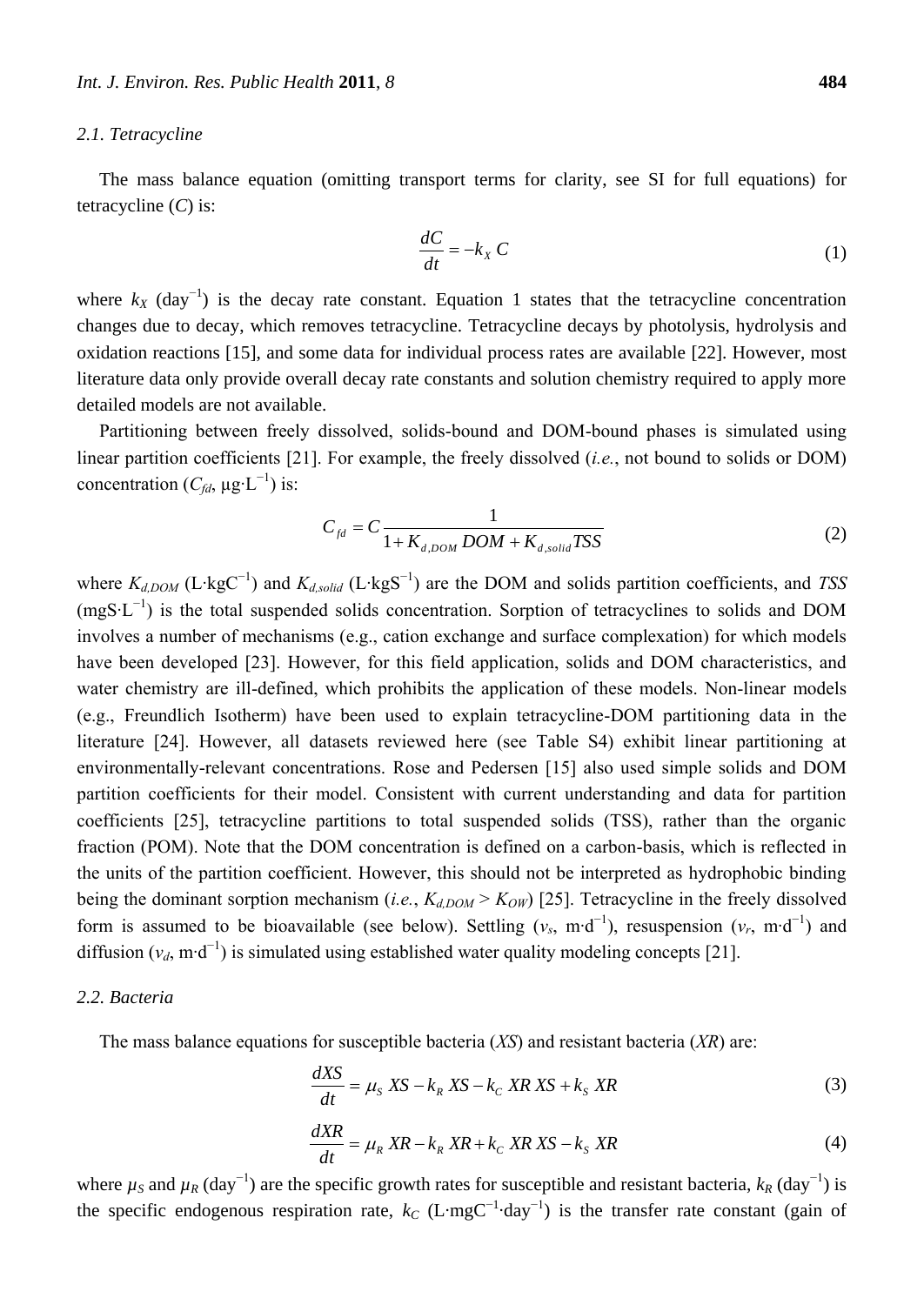resistance), *k<sup>S</sup>* (day−1) is the segregation rate constant (loss of resistance). Equations 3 and 4 state that the susceptible and resistant bacteria concentrations change by growth (term 1), respiration (term 2), gain of resistance (term 3) and loss of resistance (term 4). The growth and respiration processes (terms 1 and 2) increase and decrease the bacteria concentration, respectively. The gain of resistance process (term 3) moves bacteria from the susceptible to the resistant pool. The loss of resistance process (term 4) moves bacteria from the resistant to the susceptible pool.

The growth rates for susceptible and resistant bacteria are:

$$
\mu_{S} = \mu_{MAX} \left( \frac{DOM}{K_M + DOM} \right) \left( 1 - \frac{C_{fd}}{MIC_{fd}} \right) \tag{5}
$$

$$
\mu_R = \mu_{MAX} \left( \frac{DOM}{K_M + DOM} \right) (1 - \alpha) \tag{6}
$$

where  $\mu_{MAX}$  (day<sup>-1</sup>) is the maximum specific growth rate,  $K_M$  (mgC·L<sup>-1</sup>) is the half-saturation constant,  $C_{fd}$  ( $\mu$ g·L<sup>-1</sup>) is the freely dissolved tetracycline concentration, *MIC*<sub>*fd*</sub> ( $\mu$ g·L<sup>-1</sup>) is the freely dissolved minimum inhibitory concentration (MIC) (see Section 2.4), and  $\alpha$  is the cost of resistance. The growth rate of susceptible and resistant bacteria accounts for the effect of nutrient concentration using a Monod saturation term. Note that DOM serves as a nutrient for the bacteria and sorption site for tetracycline. The growth rate of susceptible bacteria is reduced by the antibiotic (see next section). The growth rate of resistant bacteria is reduced to account for the metabolic cost of carrying the resistance (see next section). Gain of resistance is a second-order reaction between the susceptible and resistant bacteria, and the loss of resistance is a first-order reaction applied to the resistant bacteria (see next section). A fraction of the bacteria is associated with the suspended solids  $(f_{p,X})$  and settles  $(f_{p,X}v_s)$ , and bacteria can be resuspended  $(v_r)$ .

## *2.3. Tetracycline Action, Resistance, Cost of Resistance and Transfer of Resistance*

A great deal is known about the mechanisms of tetracycline action, resistance, cost of resistance and transfer of resistance [26], which are all included in a very simplified manner in this model. Tetracycline acts by inhibiting protein synthesis. It is a bacteriostatic antibiotic that exhibits a linear relationship between the specific growth rate and antibiotic concentration at subinhibitory concentrations [27], and that observation is the basis for the inhibition term in *Equation* 5. There are numerous tetracycline resistance genes that code for efflux pumps, ribosomal protection or antibiotic inactivation proteins [26]. The model does not resolve a specific mechanism, but simply assumes the growth rate of the resistant bacteria is not affected by the antibiotic (*i.e.*, *Equation* 6 does not have an inhibition term). In the absence of the antibiotic, the resistance gene does not provide an advantage to the bacteria, and can exert a metabolic cost [28]. If the gene is expressed, there is a cost associated with transcription and translation, and the resistance protein may itself be detrimental. If it is not expressed, it still has to be replicated to keep up with cell division. However, regulation and compensatory mutations can reduce or eliminate the metabolic cost of carrying the resistance [28,29]. Also, co-location of an antibiotic resistance gene with other genes (e.g., metal resistance [14]) on the same plasmid can make carrying the plasmid (with the antibiotic resistance gene) beneficial. Here, adaption and co-selection are not considered and the cost of carrying the resistance is modeled by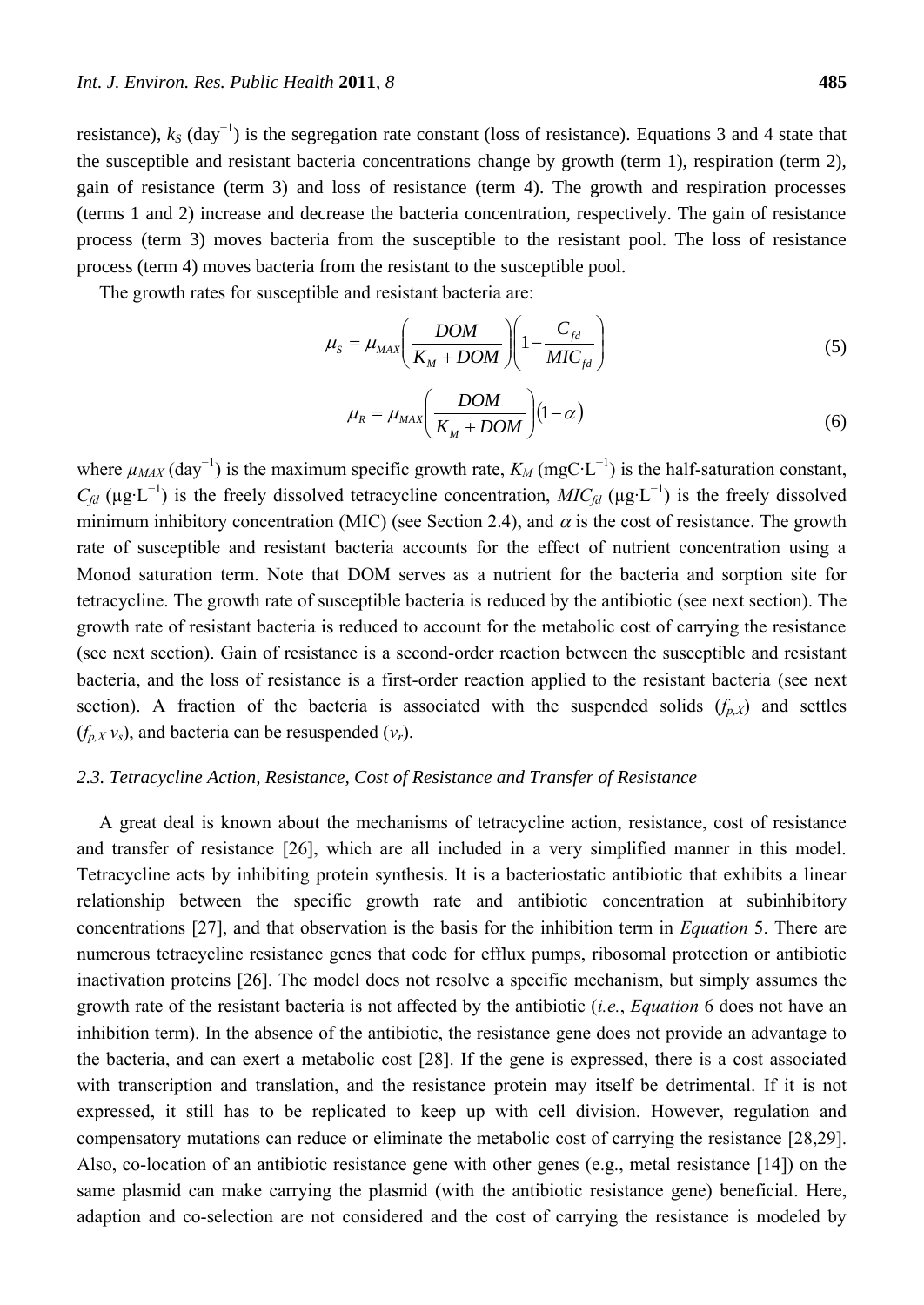reducing the growth rate of the resistant bacteria by a constant fraction ( $\alpha$ , see *Equation* 6), which is based on an existing model [30]. Tetracycline resistance genes are most commonly associated with conjugative or mobilizable elements in plasmids or the chromosome [26]. Here, the gain and loss of resistance is based on an existing model of plasmid transfer [30]. That is, resistance is transferred when a susceptible and resistant bacteria meet (second-order reaction), and lost spontaneously (first-order reaction), as shown in Equations 3 and 4.

#### *2.4. Bioavailability of Tetracycline*

The model accounts for the bioavailability of the antibiotic. As discussed above, tetracyclines bind to solids and DOM, which reduces the freely dissolved, bioavailable concentration, a mechanism well-known to modify the toxicity of chemicals [31]. The antibiotic effect is therefore calculated based on the freely dissolved concentration  $(C_{fd})$ , which is calculated from the total concentration using *Equation* 2. The parameter used to quantify the toxicity of the antibiotic is the freely dissolved MIC ( $MIC<sub>fd</sub>$ ; MIC = minimum inhibitory concentration;  $fd$  = freely dissolved), rather than the total MIC, which is what is typically used to quantify antibiotic toxicity. The *MIC*<sup>*fd*</sup> is calculated from literature MIC values using the same partitioning calculation shown in *Equation* 2.

The bioavailability effect may not be significant for assessing toxicity *in vivo* (*i.e.*, the DOM is similar to that in lab growth media?). However, the DOM concentration in the aquatic environment is typically a factor of 1,000 lower than that of growth media used for MIC experiments ( $\sim$ 6 mgC·L<sup>-1</sup> vs. ~6 gC·L −1 ). Based on a simple partitioning calculation (*Equation* 2, *Kd,DOM* in Table 1, *TSS* = 0), the freely dissolved fraction in growth media and aquatic environment is 1.0% and 91%, respectively. That means a total concentration of 1.0 mg⋅L<sup>-1</sup> in growth media is equivalent to 11  $\mu$ g⋅L<sup>-1</sup> in the aquatic environment (the freely dissolved concentration is 10  $\mu$ g·L<sup>-1</sup> in both cases). The potency of tetracycline is increased 100-fold in the aquatic environment.

No data on sorption to growth media are available and the above calculation assumes the *Kd,DOM* from sorption experiments using natural organic matter and humic acids is applicable to growth media. This is a major assumption, the effect of which is illustrated by a simulation where sorption to MIC test media is assumed negligible (*MICfd* = MIC).

Several studies have explored the effect of environmental factors on the toxicity of tetracyclines. Garrett and Miller [32] did not observe a significant effect of nutrient concentration on growth rates, but concentrations were only varied by a factor of two, and other parameters (salt) were different as well. Lunestad and Goksoyr [33] found that binding to Mg and Ca ions significantly reduced toxicity. Halling-Sørensen *et al.* [34] found reduced toxicity in the presence of sludge and attributed it to partitioning. Chander *et al.* [35] found reduced toxicity in a soil-water mixture with higher tetracycline affinity. These experiments do not cover the 1,000-fold difference in DOM concentration, but are generally consistent with the partitioning mechanism.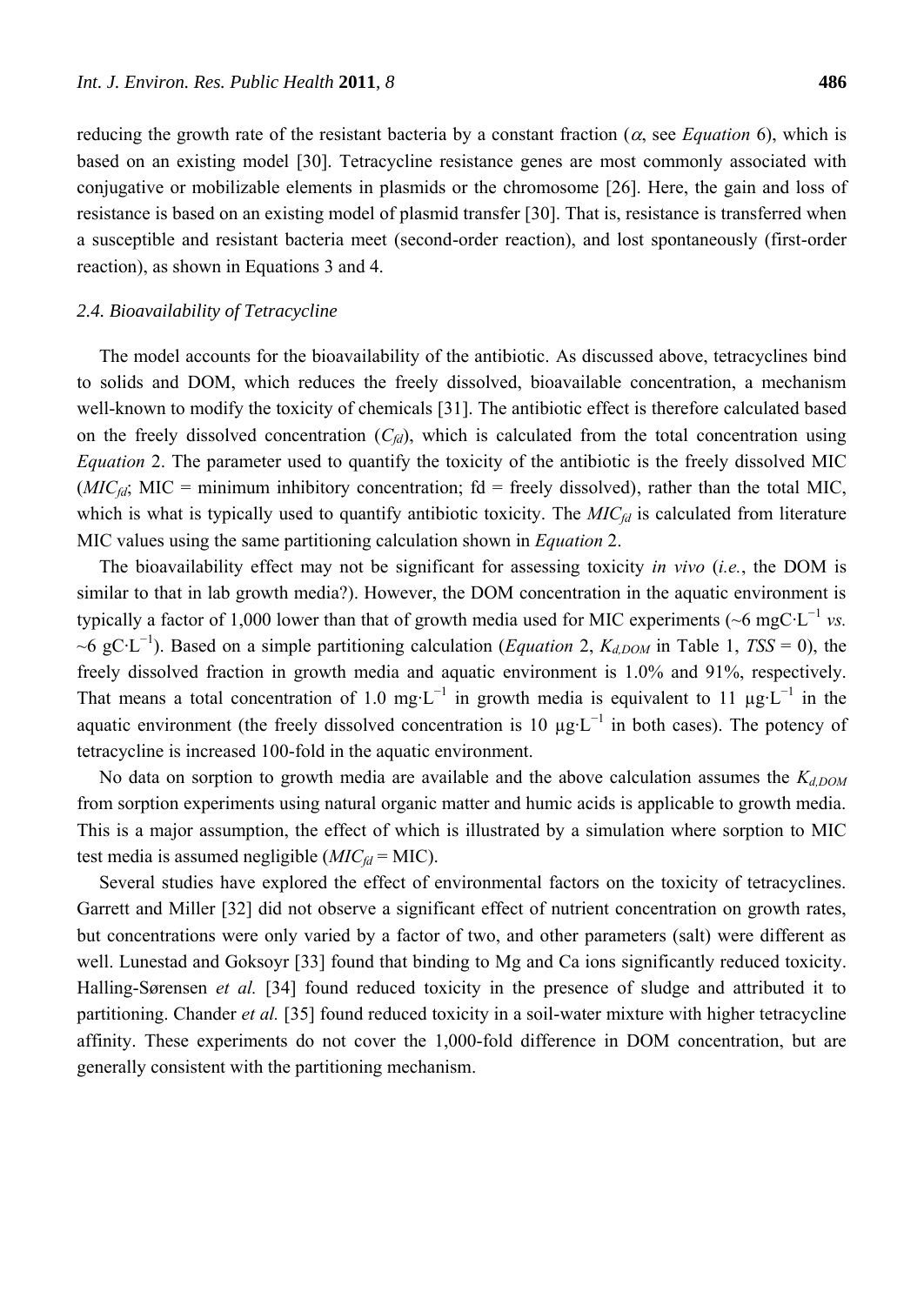| symbol            | units                               | value                       | literature(b)    |
|-------------------|-------------------------------------|-----------------------------|------------------|
| $K_{d,solid}$     | $\log L$ kgS <sup>-1</sup>          | 2.3                         | $-0.52 - 5.5$    |
| $K_{d,DOM}$       | $\log L$ kgC <sup>-1</sup>          | 4.2                         | $3.2 - 5.4$      |
| $k_X$             | $d^{-1}$                            | 0, 1.0(c)                   | $0.046 - 43$ (d) |
| MIC <sub>fd</sub> | $\mu$ g L <sup>-1</sup>             | 13                          | $12 - 14$        |
| $\alpha$          | %                                   | 1.0, 100 $(e)$              | $-3.7 - 89$      |
| $k_S$             | $d^{-1}$                            | $0, 4.0 \times 10^{-3}$ (f) | $0 - 0.13$       |
| $k_C$             | L mgC <sup>-1</sup> d <sup>-1</sup> | $0, 1.0 \times 10^{-5}$ (f) | $0 - 1.0$        |

**Table 1.** Model parameters, their units, value assigned in the model and literature range (a).

(a) Selected parameters, see SI for full list; (b) See SI for specific references; (c) Model 3; (d) In water column only; (e) Model 3A; (f) Model 3C.

#### *2.5. Organic Matter*

The mass balance equations for POM and DOM are:

$$
\frac{dPOM}{dt} = \frac{P}{H} - k_H \, POM \tag{7}
$$

$$
\frac{dDOM}{dt} = k_H\ POM - \frac{\mu_S}{Y}XS - \frac{\mu_R}{Y}XR\tag{8}
$$

where *P* (gC m<sup>-2</sup> day<sup>-1</sup>) is the areal POM production rate, *H* (m) is the water column depth, *k<sub>H</sub>* (day<sup>-1</sup>) is the POM hydrolysis rate constant, and *Y* is the yield coefficient. *Equation* 7 states that the POM concentration changes due to production (term 1) and hydrolysis (term 2). The production process (term 1) adds POM. The hydrolysis process (term 2) removes POM. *Equation* 8 states that the DOM concentration changes due to hydrolysis (term 1), and growth of susceptible and resistant bacteria (terms 2 and 3). The hydrolysis process (term 1) adds DOM. The growth process (terms 2 and 3) removes DOM. POM settles  $(v_s)$  and resuspends  $(v_r)$ , and DOM diffuses  $(v_d)$  between the water column and sediment bed.

## **3. Poudre River Application**

The (Cache la) Poudre River in Colorado is a testbed for studying antibiotic fate and transport and antibiotic resistance in the aquatic environment (Figure 3). The watershed is a relatively complex system, including numerous discharges, withdrawals, tributaries, *etc.* Effluent from several municipal wastewater treatment plants (WWTPs) enters at various points along the river (Figure 3, red arrows). The upstream area (above USGS#2000) is mostly pristine forest. Downstream are the Ft. Collins and Greeley urban centers (gray areas), and the surrounding land use is agricultural, with mostly cropland and pasture (AG, light green) and confined animal feeding operations (CAFO, dark green).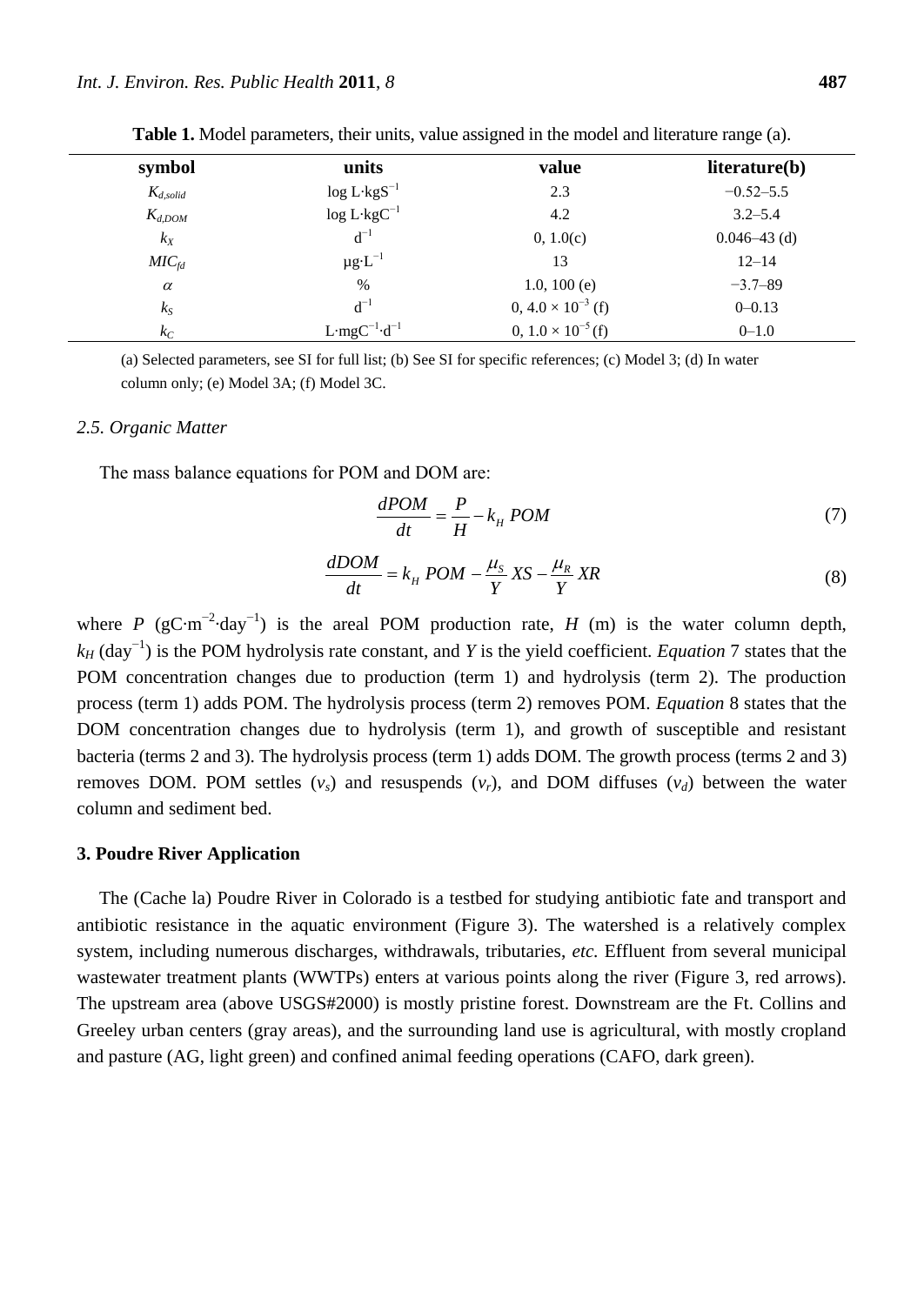**Figure 3.** Poudre River study site showing mainstem river, sampling locations, wastewater treatment plant (WWTP) inputs and land use. CSU#1 (Colorado State University Station 1), *etc.* are sampling points of Kim and Carlson [36]. USGS (United States Geological Survey) gage numbers are abbreviated (e.g., #2260 is number 06752260). Land use colors: gray = urban, light green = agricultural (AG), dark green = confined animal feeding operations (CAFO).



#### *3.1. Model Input*

All model input and discussion is presented in the SI and only an overview is presented here. The main stem Poudre River is modeled as a steady-state, one-dimensional system with flow from WWTP, and AG and CAFO nonpoint sources. Nonpoint flow contribution from each land use type was calculated using the weighted flow accumulation function in the ArcGIS geographic information system (GIS) software. Tetracycline boundary conditions are based on site-specific data [36-40] and other literature sources. *Kd,solid* was calibrated against the relative water column and sediment bed concentrations. The resulting value is on the low side, but within the range of literature values (Table 1), which is not surprising considering the relatively coarse-grained substrate of the river sediment bed (sand) [36]. *Kd,DOM* was assigned as the geometric mean of the literature values (Table 1). *MICfd* was assigned as the average of soil and sediment bacteria literature values (Table 1). The bacteria and organic matter parameters were assigned based on a steady-state assumption, and site-specific and literature data. Other parameters are varied among the different simulations as discussed below. A summary of calibration parameters is presented in Table S2.

#### *3.2. Simulations Performed*

A number of simulations with different inputs are performed. Models 1, 2 and 3 explore different inputs and decay mechanisms for tetracycline concentrations. Model 1 includes tetracycline input from wastewater treatment plants (WWTPs) only. Model 2 includes tetracycline input from WWTPs and agriculture. Model 3 includes tetracycline input from WWTPs and agricultural, and decay. Model 3 provides the best fit to the data and is adopted for three additional simulations exploring different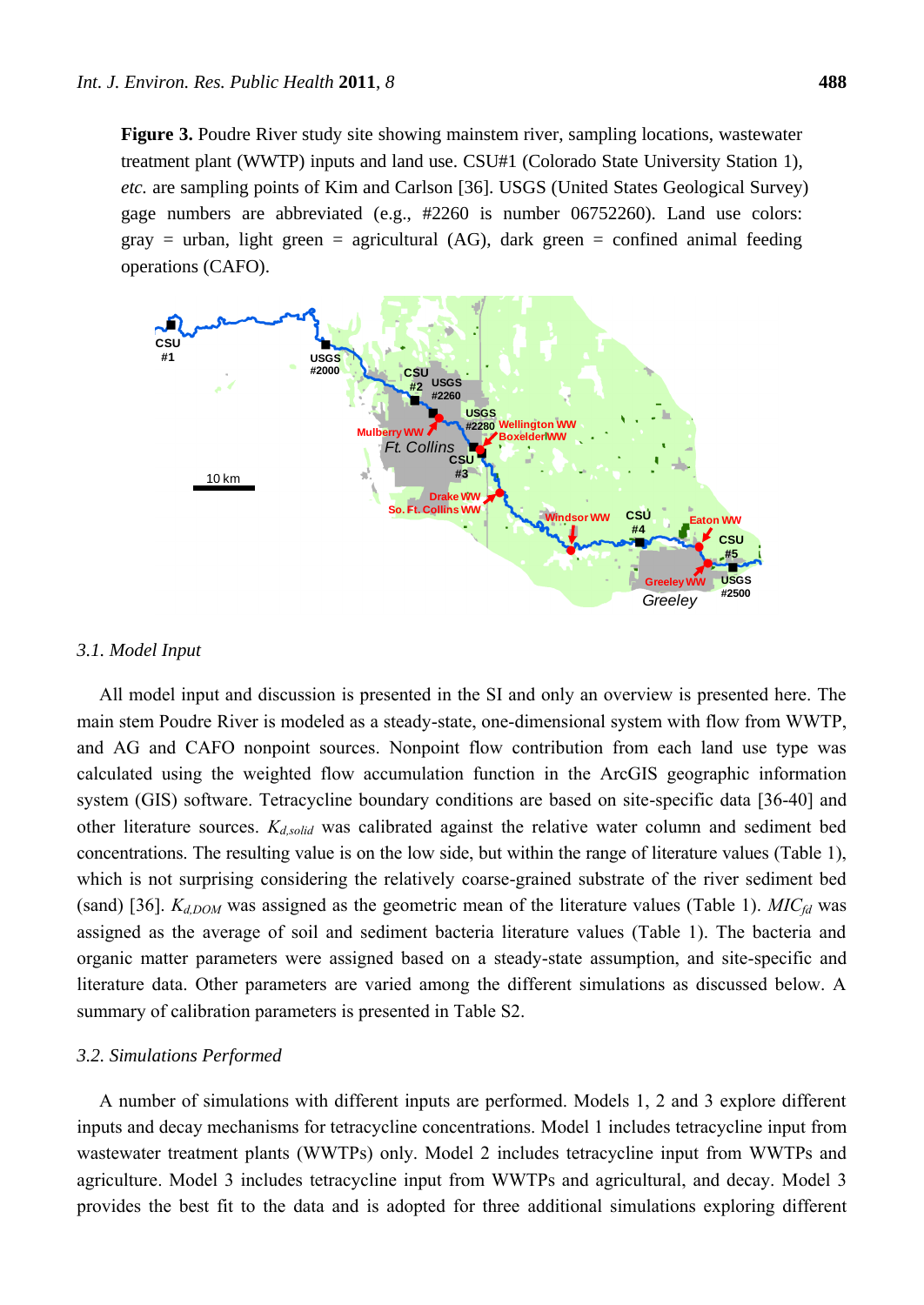scenarios for the presence of resistant bacteria in the river. Model 3A includes significant external input of resistant bacteria, but no growth (scenario A in Figure 1). Model 3B includes negligible input of resistant bacteria, but the resistant bacteria grow due to the selection pressure of the antibiotic (scenario B in Figure 1). Model 3C includes transfer of the resistance from the exogenous bacteria to the endogenous bacteria, and those grow (scenario C in Figure 1). Several additional diagnostic simulations are presented to investigate the role of DOM bioavailability (Model 3C1), sorption to MIC test media (Models 3B2 and 3C2) and sorption to DOM (Model 3C3), and the time-variable response after discharge is stopped (Model 3C4).

## **4. Results & Discussion**

## *4.1. Tetracyclines Concentration*

The water column and sediment bed concentrations of six tetracyclines, including oxytetracycline (OTC), tetracycline (TC), demeclocycline (DMC), chlortetracycline (CTC), doxycycline (DXC), meclocycline (MCC) were measured by Yang and Carlson [37], and Kim and Carlson [36,40]. The observed concentrations show an increase at Ft. Collins and another one at Greeley (Figure 4a&b). A number of model simulations are presented. Model 1 includes WWTP input based on the maximum measured tetracycline concentrations at the Ft. Collins Drake WWTP [37-39], no contribution from agricultural sources (AG, CAFO) and no decay. This model predicts an increase at Ft. Collins, but it significantly underestimates the water column and sediment bed concentrations (Figure 4a&b, thin line). This suggests significant contributions from the agricultural areas, which is reasonable considering the use of tetracyclines in agriculture. Model 2 includes WWTP inputs based on average measured tetracycline concentrations, calibrated AG and CAFO tetracycline concentrations and no decay (Figure 4a&b, dotted line). No site-specific data for runoff from agricultural areas are available, and the literature data vary greatly. The tetracycline concentration was therefore adjusted (calibrated) to match the field data. This model reproduces much of the observed spatial pattern of tetracyclines in the water column and sediment bed, including the increase in water column concentration at Ft. Collins and Greeley. However, it underestimates the increase of sediment bed concentration at Ft. Collins. The small step-like increases in concentration reflect nonpoint source inflows. Model 3 includes decay in the water column, and re-calibrated AG and CAFO concentrations (Figure 4a&b, heavy line). The decay rate constant  $(k_X)$  was calibrated against the water column data and the resulting value is on the low side, but well within the range of literature values (Table 1). This is expected considering photolysis is the predominant decay mechanism, which is reduced by light attenuation in the water column [15]. The resulting calibrated concentrations for the AG and CAFO sources are within the range of the literature. The CAFO value is on the high side of the literature for agriculture, but that is expected considering the higher density of animals. Used in this manner, the model is a tool for estimating the tetracyclines concentration in runoff from agricultural lands. Model 3 provides the best fit to the data and is adopted for the simulations looking at antibiotic resistance below.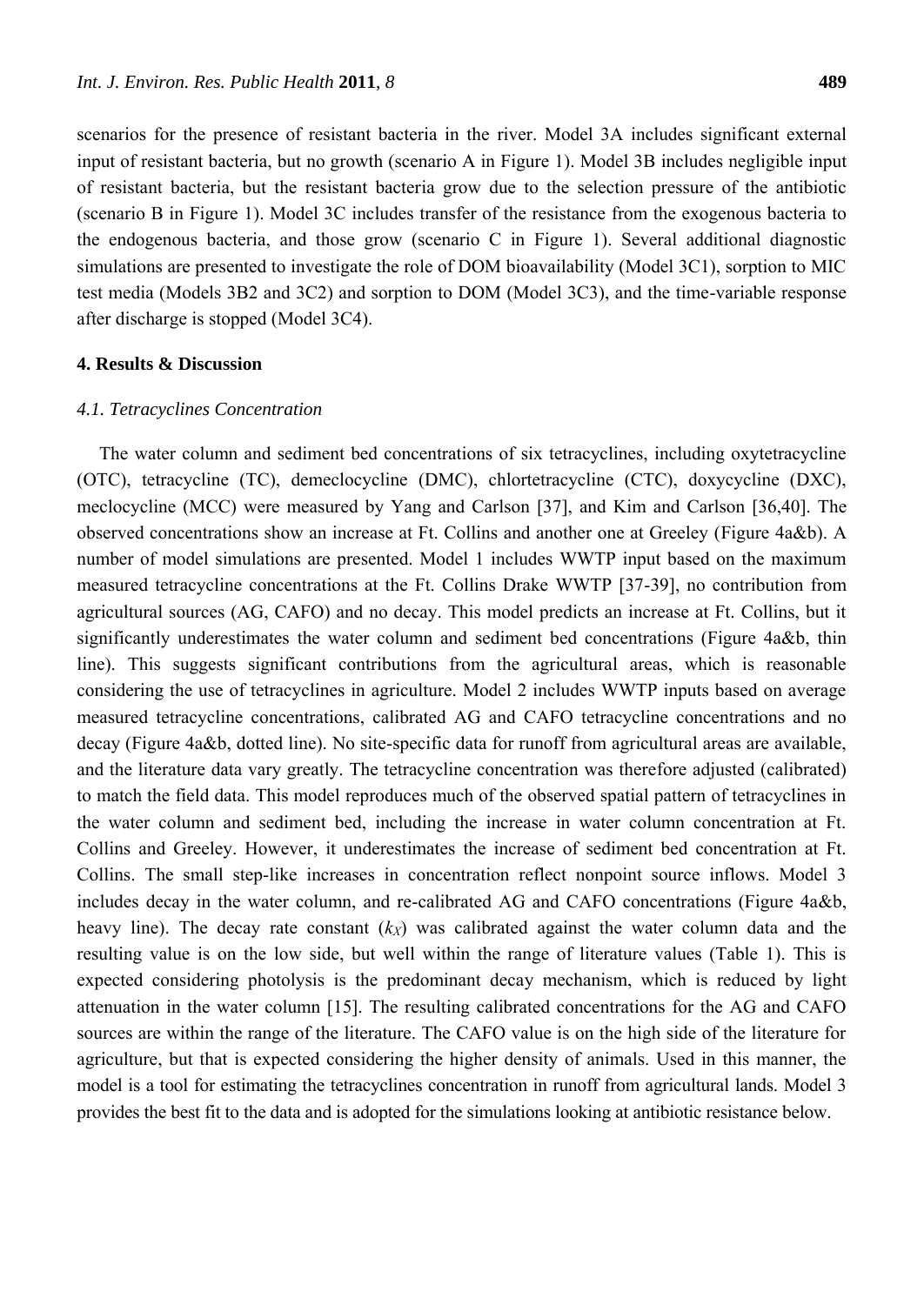**Figure 4. (a)** Water column; **(b)** sediment bed tetracycline concentrations in the Poudre River; **(c-d)** Sediment bed tetracycline resistance.



**Note:** In (a) and (b), Water column concentrations are dissolved. Symbols are data from Yang and Carlson [37], and Kim and Carlson [36,40]. Lines are model predictions. Model 1 includes tetracycline input from wastewater treatment plants (WWTPs) only. Model 2 includes tetracycline input from WWTPs and agriculture. Model 3 includes tetracycline input from WWTPs and agricultural, and decay. (c) Data from Pruden *et al.* [4] and Pei *et al.* [41] normalized to CSU#3 (Colorado State University Station 3) (65 km). Data are: HPC (heterotrophic plate count): mean CFUr/g<sub>SED</sub> (CFU = colony forming unit) for CTC (chlortetracycline), OTC (oxytetracycline) and MCC (meclocycline), p/a-PCR (presence/absence polymerase chain reaction): resistance genes frequency of detection, q-PCR (quantitative polymerase chain reaction): (tet(W) + tet(O))/16S rRNA (ribosomal RNA) gene copies. (d) Model-data comparison. Symbols are HPC data from Pei *et al.* [41]. Lines are model predictions. All three models are based on Model 3 (tetracycline input from WWTPs and agriculture, and decay) exploring three different scenarios for the presence of resistant bacteria in the Poudre River. Model 3A includes significant external input of resistant bacteria, but no growth. Model 3B includes negligible input of resistant bacteria, but the resistant bacteria grow due to the selection pressure of the antibiotic. Model 3C includes transfer of the resistance from the exogenous bacteria to the endogenous bacteria, and those grow. Distance is downstream from CSU#1 (see Figure 3).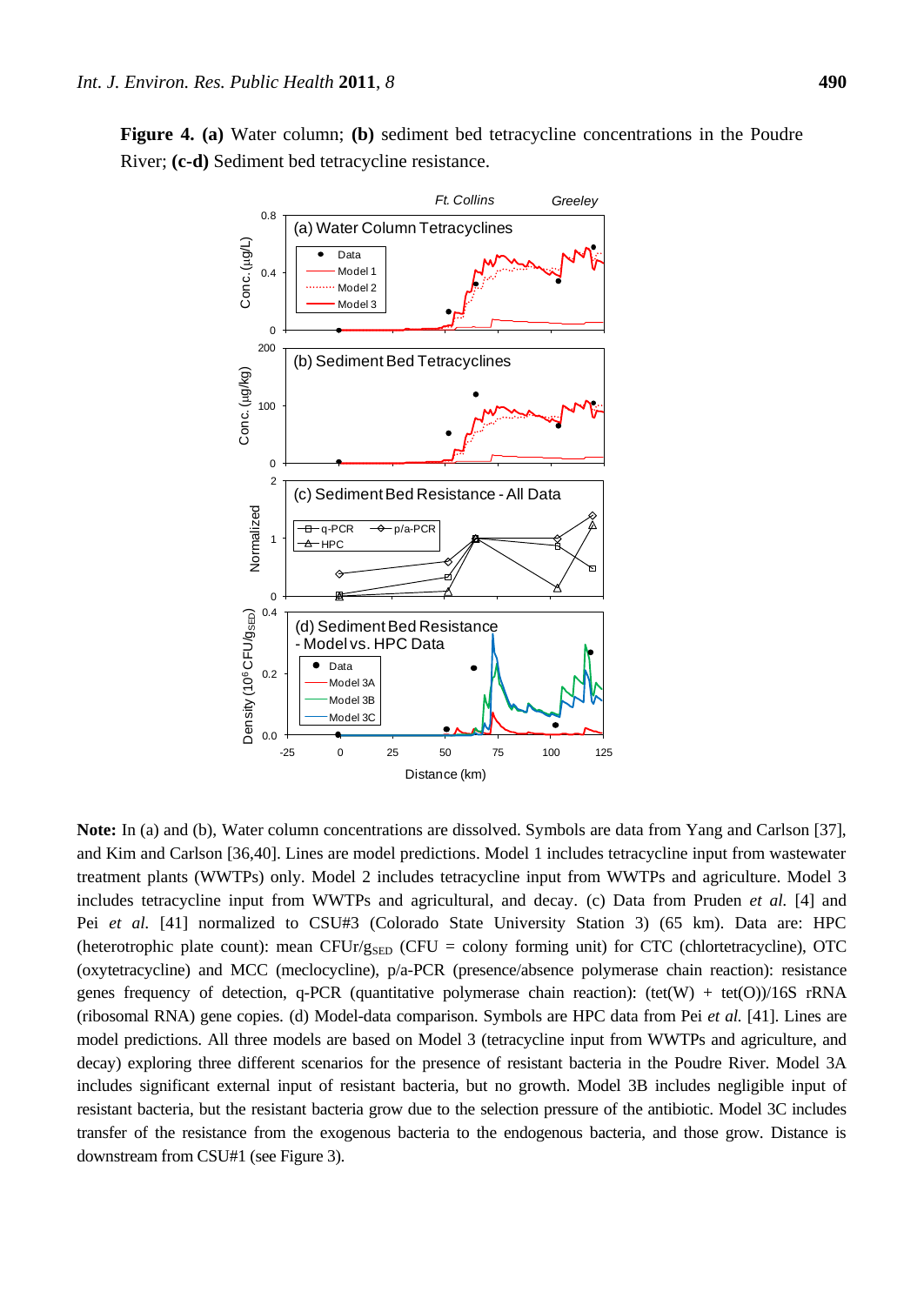#### *4.2. Tetracycline Resistance*

The tretracycline resistance in the sediment bed was quantified by Pruden *et al.* [4] and Pei *et al.* [41] using three different methods, including heterotrophic plate counts (HPC; CTC, OTC and MCC), presence/absence polymerase chain reaction (p/a-PCR; *tet*B(P), *tet*(O), *tet*(S), *tet*(T) and *tet*(W)) and quantitative polymerase chain reaction (q-PCR; *tet*(O) and *tet*(W)) for various tetracycline resistance genes. The data, presented normalized to Station CSU#3 in Figure 4c, all show an increase in resistance at Ft. Collins. The HPC data decrease between Ft. Collins and Greeley and then increase again at Greeley. The q-PCR data remain relatively high and then slightly decrease at Greeley. The p/a-PCR data also remain relatively high but then increase slightly at Greeley. Note that HPC data are based on absolute densities (CFU<sub>r  $g_{\text{SED}}^{-1}$ , CFU<sub>r</sub> = colony forming unit, resistant). Normalized densities</sub>  $(CFU_r/CFU_t, CFU_t = \text{colour forming unit, total}$  show a relatively high fraction of resistant bacteria at the most upstream station (CSU#1), which is inconsistent with the other measures of resistance (p/a-PCR and q-PCR) and may be an outlier related to the very low total plate count [41]. The low number of *tet* genes at this site was subsequently confirmed by Storteboom *et al.* [42] using p/a-PCR.

Considering the common mode of action of the tetracycline antibiotics, all of these measures are applicable to the sum of tetracyclines, but none corresponds directly to the model state variable for resistant bacteria (*XR*). The HPC data quantify tetracycline resistant bacteria, but only among the culturable bacteria. The p/a-PCR data provides an indication of the diversity of resistance genes, and it is unclear how that can be compared to model results. The q-PCR data quantify the resistant bacteria that owe their resistance to either *tet*(O) or *tet*(W), which are common resistance genes, but there are many others [26,42]. Observed resistant fractions from q-PCR data are several orders of magnitude below those from HPC data (e.g.,  $10^{-6}$  ((tet(W) + tet(O))/16S rRNA) *vs.*  $10^{-2}$  (CFU<sub>r</sub>/CFU<sub>t</sub>) at CSU#2), suggesting that the q-PCR data do not capture all of the resistant bacteria. The model-data comparison is based on the density of culturable resistant bacteria (CFU<sub>r  $g_{\text{SED}}^{-1}$ ). This corresponds directly to the</sub> model state variable (*XR*, converted from mgC to cells as described above) if an estimate of the fraction of culturable bacteria is available. This fraction is calculated as the ratio of total culturable bacteria (CFU<sub>t SSED</sub><sup>-1</sup>) [41] to total bacteria (assumed to be 5% of sediment organic matter, see SI Section S3.3). The resulting culturable fraction is 0.058%, which is within the range of estimates for aquatic and soil environments in the literature  $(0.0001-1\%)$  [43]. The model output is scaled by this factor to yield the culturable density of resistant bacteria shown in Figure 4d.

Model 3A explores the scenario that the resistant bacteria are exogenous and do not grow (scenario A). For this simulation, the fraction of resistant bacteria from WWTP, AG and CAFO sources was assigned the max. of the literature range  $(f_R = 70\%$ , see SI), and bacteria are entirely associated with the particles  $(f_{p,X} = 100\%)$  and do not grow ( $\alpha = 100\%$ ). This model clearly underpredicts the sediment bed resistance, suggesting that this scenario is not plausible (Figure 4d, red line). The input of resistant bacteria is not sufficient to explain their density observed in the sediment bed.

Model 3B explores the scenario that the resistant bacteria grow in the sediment bed (scenario B). For this simulation, the resistant bacteria in the inputs is assumed to be negligible  $(f<sub>R</sub> = 0.1%)$ , only reasonable fraction is associated with particles  $(f_{p,X} = 10\%)$  and they have a small cost of carrying the resistance ( $\alpha$  = 1%). The cost of resistance is not constrained by the literature data and it was adjusted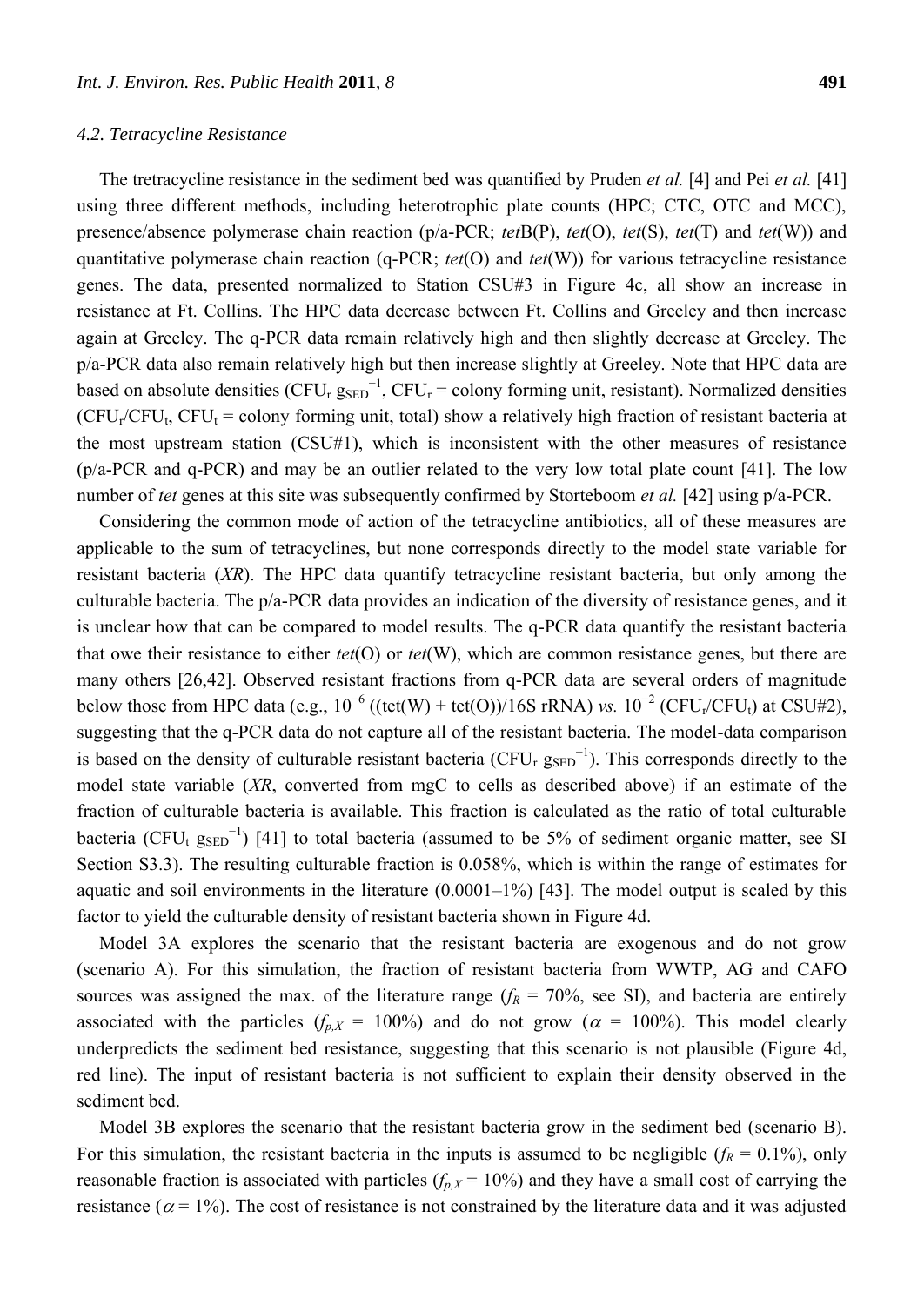to match the data. The resulting value is within the range of literature values. This model can reproduce the general observed pattern of tetracycline resistance in the Poudre River (Figure 4d, green line). It underpredicts the resistance at Ft. Collins, but that can be attributed to the underprediction of tetracyclines concentration at that location. The model only includes one bacteria species and therefore does not differentiate between exogenous and endogenous bacteria. A simulation with no input of (exogenous) resistant bacteria and a trace amount of (endogenous) resistant bacteria in the sediment bed at the beginning of the simulation produces the same results.

Model 3C explores the scenario that the exogenous resistant bacteria transfer their resistance to the endogenous bacteria, which then grow (scenario C). For this model, two types of bacteria (each with susceptible and resistant forms) are simulated (see SI for details). The max growth rate of the endogenous bacteria was increased to reflect its greater fitness in the aquatic environment. Input of resistant bacteria, association with particles and cost of carrying the resistance are as in Model 3B. Transfer and segregation rate constants  $(k_C, k_S)$  were calibrated within the range of literature values. The model predicts transfer of the resistance to the endogenous bacteria and their growth (Figure 4d, blue line).

Model 3A cannot and Models 3B and 3C can predict the observed density of resistant bacteria in the sediment bed. What can be learned or concluded from that? The number of calibrated parameters increases with model version (see Table S2 for summary), and from a model calibration perspective the better fit of Models 3B and 3C is not surprising. However, from a mechanistic perspective, the main difference between the models is the inclusion of growth of resistant bacteria. The model without this process cannot reproduce the observations, which leads to the conclusion that this mechanism is important. It is the nature of the process (not the number of processes or parameters) that constitutes the difference between the models, upon which the conclusion is based. Simply adding another process and associated calibration parameters (e.g., predation, quorum sensing) would not make Model 3A reproduce the observations. Models 3B and 3C match the data equally well, suggesting that both scenarios are plausible. Put another way, the model does not provide insight into whether the resistant bacteria are exogenous or endogenous.

Models 3B and 3C predict selection of the antibiotic resistant bacteria at porewater concentrations of about 0.5 μg⋅L<sup>-1</sup> ( $C_d \approx C_{fd}$  at these DOM concentrations, corresponding to 100 μg⋅kgS<sup>-1</sup>, Figure 4b). At first glance, it appears unlikely that these relatively low concentrations, or those observed in other aquatic systems ( $\leq 1 \mu g \cdot L^{-1}$ ) [44] can significantly inhibit bacterial growth, given the much higher MIC  $(\sim 1.8 \text{ mg} \cdot \text{L}^{-1})$  [45]. What mechanisms lead to the selection of resistant bacteria at these low concentrations? One potential reason is that environmental bacteria are significantly more susceptible than clinical pathogens, but this is not supported by the literature (Table S6). Another possibility is co-selection of antibiotic resistant bacteria by other stresses (e.g., metals) [14]. The model does not include this mechanism and therefore provides no direct evidence on the importance of this process. However, the model can reproduce the observations without this mechanism, which suggests that it may not necessarily be significant. There are two factors that lead to the selection of resistant bacteria in the model. First, as outlined above, the lower DOM in the environment increases the bioavailability by a factor of about 100. As pointed out above, this is based on the assumption that the partitioning characteristics of growth media and natural organic matter or humic acids are the same. A diagnostic simulation based on the assumption that sorption to MIC test media is negligible  $(MIC_{fd} = MIC)$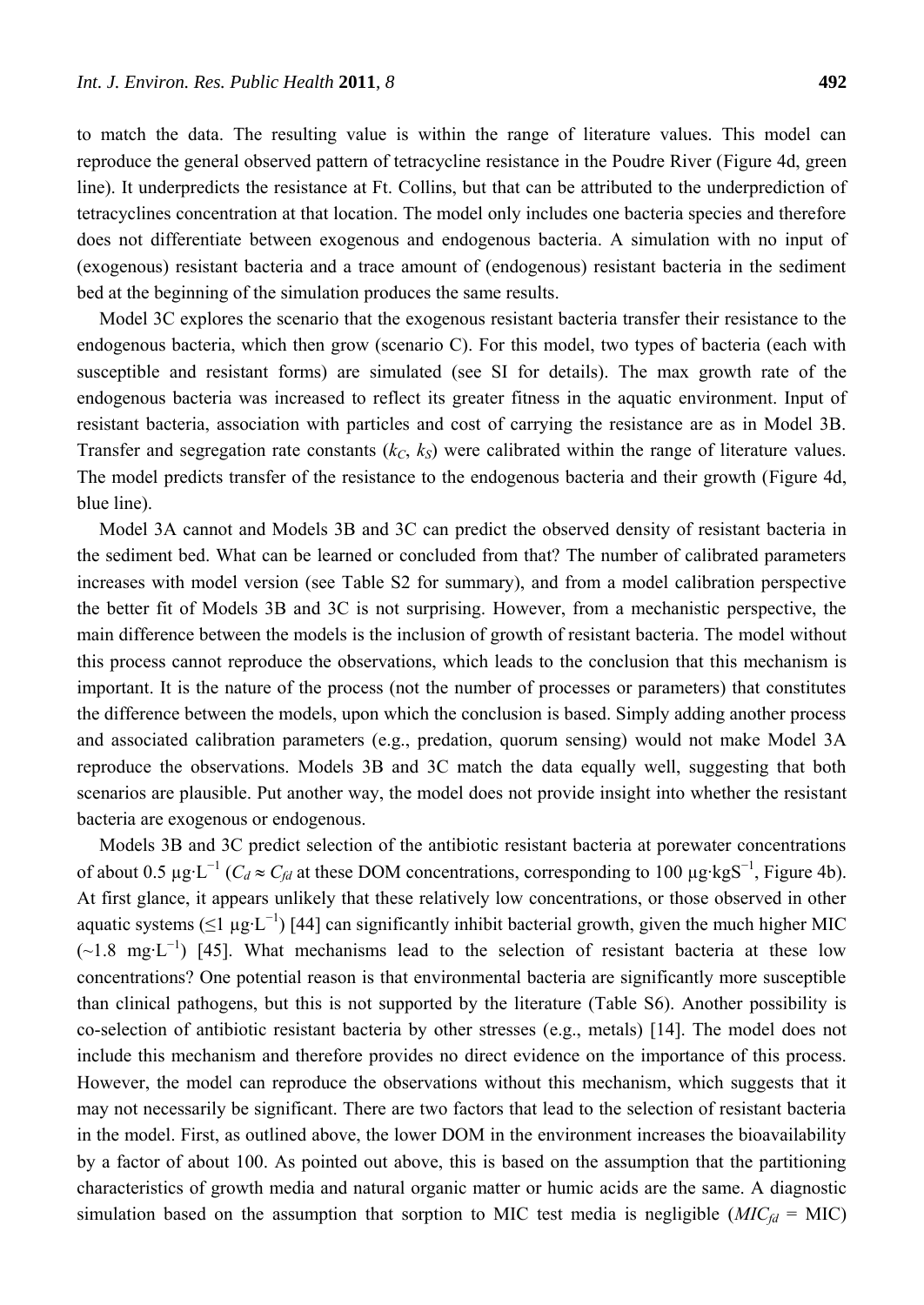cannot predict a significant density of resistant bacteria (Models 3B2 and 3C2, see Figure S4). Second, even at subinhibitory concentrations, the growth rate is reduced (see *Equation* 5). Unlike in laboratory, pure-culture MIC tests, bacteria in the environment are subject to competition, and small reductions in growth rate can lead to extinction by competitive exclusion (soft selection). Selection of tetracycline resistant bacteria at concentrations a factor of 10 below the MIC have been observed [46].

Several experiments have examined selection by tetracycline in the aquatic environment. In chemostats, Munoz-Aguayo *et al.* [10] observed selection at high (800  $\mu g \cdot L^{-1}$ ), but not low (8  $\mu g \cdot L^{-1}$ ) dosage, suggesting that 8  $\mu$ g·L<sup>-1</sup> does not exert selection pressure. However, that study included 10% growth media in the chemostat feed, which would have bound a lot of the antibiotic (90%, calculated as above). Knapp *et al.* [11] observed selection of tetracycline resistance genes in mesocosms with 20  $\mu$ g·L<sup>-1</sup>, but not 5  $\mu$ g·L<sup>-1</sup>. Nygaard *et al.* [9] observed selection in sediments with 50 mg·kg<sup>-1</sup>. The porewater concentration in these experiments is not known, but a reasonable estimate is 60  $\mu$ g·L<sup>-1</sup> (using  $log K_{d,solid} = 2.9$ , geometric mean of literature values, Table S3). These experiments are consistent with selection at concentrations significantly below the MIC, but they do not demonstrate it at the porewater concentration predicted for the Poudre River. More research is needed to increase our understanding of the effect of low levels of antibiotics on bacteria, and the role of the environmental conditions.

Two additional diagnostic simulations are performed to learn about tetracycline resistance in the Poudre River. A simulation with no DOM sorption suggest that this process is not significant (Figure S5), which is reasonable considering the low DOM-bound fraction at ambient DOM concentrations (see discussion above). A simulation was performed where the input of antibiotic was stopped. This simulation is meaningful in a management context, although it is overly optimistic as it assumes immediate compliance and neglects the dynamics of tetracyclines in the watershed soils. The model predicts reduction of sediment bed resistance with a half-life of 1.4 years (Figure S6). According to the model, the river sediments should respond relatively quickly to any changes in antibiotic input.

## **5. Outlook**

Understanding of tetracycline resistance in the Poudre River would benefit from additional sampling. Specifically, the AG and CAFO concentrations should be constrained with site-specific data. Characterization of the water chemistry may improve the partitioning model, or allow for application of a more mechanistically detailed model [23]. Also, the sorption characteristics of growth media used in MIC experiments (which affects the *MICfd* parameter) need to be characterized. Modeling of individual tetracyclines is a natural next step. Bacteria species analysis to differentiate exogenous and endogenous strains (e.g., *Enterobacteriaceae* vs. *Aeromonas* spp.) [5] may help differentiate scenarios B and C. There is also a need to confirm the HPC estimate at the pristine location. Application of the model to another field site, with different characteristics, would help test the general applicability of the model.

There are several possible improvements or expansions of the model. The model was developed for tetracyclines, but many of the concepts are applicable or adaptable to other antibiotics. The action of the broad-spectrum bacteriostatic chloramphenicol could be modeled using the existing equations, whereas for the bactericidal kanamycin a first-order kill rate would have to be added. For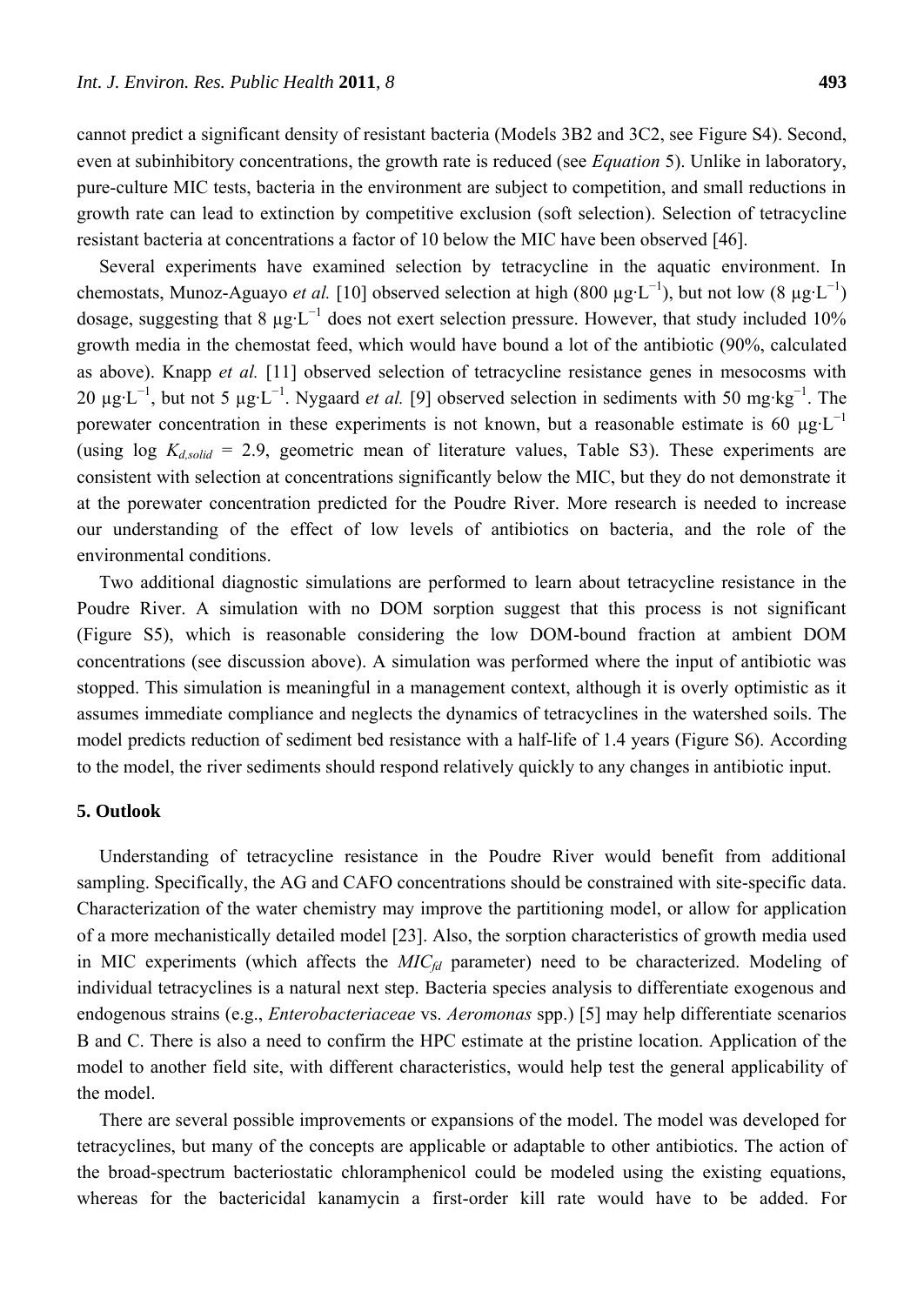chromosomally encoded resistance (e.g., *gyrA* mutation, ciprofloxacin), point mutation rather than horizontal gene transfer would need to be added. A mechanism that may be important in the environment, is co-selection by other antibiotics or metals, because the corresponding resistance genes are often located on the same plasmid [14], which could be added.

Those tasks outlined above should lead to improved understanding of antibiotic resistance in the environment. From a more basic science perspective, there is also an opportunity to use the model to explore gene ecology. So much more is known about tetracycline resistance than what is included in the model. This includes, for example, uptake and excretion (TetA mediated efflux) of tetracycline [47]. We are presently working on incorporating several of these mechanisms using the systems bioecology modeling approach [48].

## **Acknowledgements**

Thanks to the City of Ft. Collins personnel for providing discharge information. Two anonymous reviewers provided constructive criticism. I am grateful for funding from NSF.

## **Supporting Information Available**

Full model equations, input data and discussion, and additional results.

## **References and Notes**

- 1. Levy, S.B.; Marshall, B. Antibacterial resistance worldwide: Causes, challenges and responses. *Nat. Med.* **2004**, *10*, S122-S129.
- 2. Webb, G.F.; D'Agata, E.M.C.; Magal, P.; Ruan, S. A model of antibiotic-resistant bacterial epidemics in hospitals. *PNAS* **2005**, *102*, 13343-13348.
- 3. Kümmerer, K. Resistance in the environment. *J. Antimicrob. Chemother.* **2004**, *54*, 311-320.
- 4. Pruden, A.; Pei, R.; Storteboom, H.; Carlson, K.H. Antibiotic resistance genes as emerging contaminants: Studies in Northern Colorado. *Environ. Sci. Tech.* **2006**, *40*, 7445-7450.
- 5. Goñi-Urriza, M.; Capdepuy, M.; Arpin, C.; Raymond, N.; Caumette, P.; Quentin, C. Impact of an urban effluent on antibiotic resistance of riverine *Enterobacteriaceae* and *Aeromonas* spp. *Appl. Environ. Microbiol.* **2000**, *66*, 125-132.
- 6. Tao, R.; Ying, G.-G.; Su, H.-C.; Zhou, H.-W.; Sidhu, J.P.S. Detection of antibiotic resistance and tetracycline resistance genes in Enterobacteriaceae isolated from the Pearl rivers in South China. *Environ. Poll.* **2010**, *158*, 2101-2109.
- 7. Grabow, W.O.K.; Prozesky, O.W.; Burger, J.S. Behaviour in a river and dam of coliform bacteria with transferable or non-transferable drug resistance. *Water Res.* **1975**, *9*, 777-782.
- 8. Haack, B.J.; Andrews, R.E., Jr. Isolation of Tn916-like conjugal elements from swine lot effluent. *Can. J. Microbiol.* **2000**, *46*, 542-549.
- 9. Nygaard, K.; Lunestad, B.T.; Hektoen, H.; Berge, J.A.; Hormazabal, V. Resistance to oxytetracycline, oxolinic acid and furazolidone in bacteria from marine sediments. *Aquaculture* **1992**, *104*, 31-36.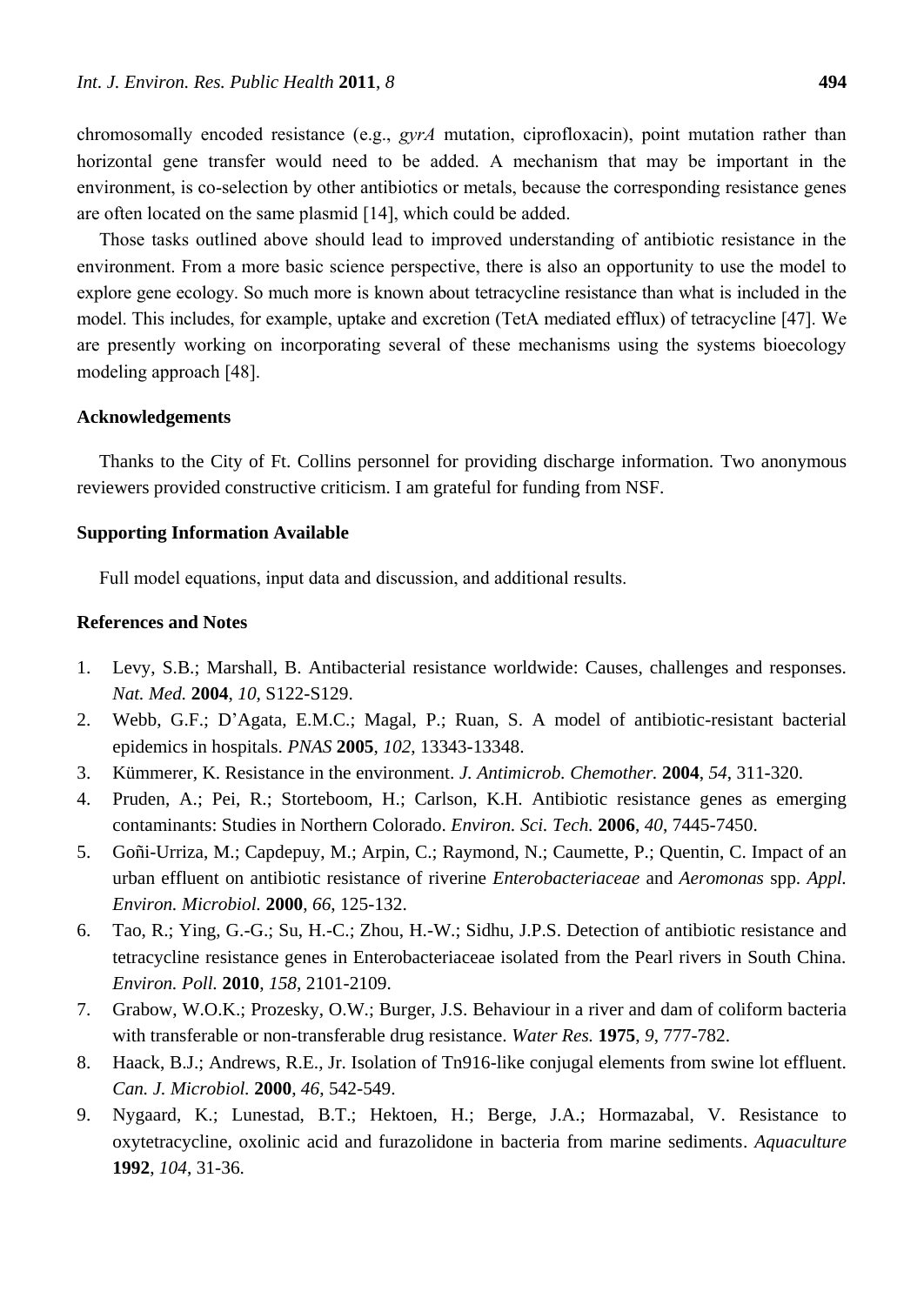- 10. Muñoz-Aguayo, J.; Lang, K.S.; LaPara, T.M.; González, G.; Singer, R.S. Evaluating the effects of chlortetracycline on the proliferation of antibiotic-resistant bacteria in a simulated river water ecosystem. *Appl. Environ. Microbiol.* **2007**, *73*, 5421-5425.
- 11. Knapp, C.W.; Engemann, C.A.; Hanson, M.L.; Keen, P.L.; Hall, K.J.; Graham, D.W. Indirect evidence of transposon-mediated selection of antibiotic resistance genes in aquatic systems at low-level oxytetracycline exposures. *Environ. Sci. Technol.* **2008**, *42*, 5348-5353.
- 12. Ashelford, K.E.; Fry, J.C.; Day, M.J.; Hill, K.E.; Learner, M.A.; Marchesi, J.R.; Perkins, C.D.; Weightman, A.J. Using microcosms to study gene transfer in aquatic habitats. *FEMS Microbiol. Eco.* **1997**, *23*, 81-94.
- 13. Stewart, K.R.; Koditschek, L. Drug-resistance transfer in *Escherichia coli* in New York bight sediment. *Mar. Poll. Bull.* **1980**, *11*, 130-133.
- 14. Baker-Austin, C.; Wright, M.S.; Stepanauskas, R.; McArthur J.V. Co-selection of antibiotic and metal resistance. *Trends Microbiol.* **2006**, *14*, 176-182.
- 15. Rose, P.E.; Pedersen, J.A. Fate of oxytetracycline in streams receiving aquaculture discharges: Model simulations. *Environ. Toxicol. Chem.* **2005**, *24*, 40-50.
- 16. Anderson, P.D.; D'Aco, V.J.; Shanahan, P.; Chapra, S.C.; Buzby, M.E.; Cunningham, V.L.; DuPlessie, B.M.; Hayes, E.P.; Mastrocco, F.J.; Parke, N.J.; Rader, J.C.; Samuelian, J.H.; Schwab, B.W. Screening analysis of human pharmaceutical compounds in U.S. surface waters. *Environ. Sci. Technol.* **2004**, *38*, 838-849.
- 17. Connolly, J.P.; Coffin, R.B.; Landeck, R.E. Modeling carbon utilization by bacteria in natural water systems. In *Modeling the Metabolic and Physiologic Activities of Microorganisms*; Hurst, C.J., Ed.; John Wiley & Sons. Inc.: New York, NY, USA, 1992; pp. 249-276.
- 18. Servais, P.; Anzil, A.; Ventresque, C. A simple method for the determination of biodegradable dissolved organic carbon in water. *Appl. Environ. Microbiol.* **1989**, *55*, 2732-2734.
- 19. Vital, M.; Hammes, F.; Egli, T.; *Escherichia coli* O157 can grow in natural fresh water at low carbon concentrations. *Environ. Microbiol.* **2008**, *10*, 2387-2396.
- 20. Schnoor, J.L. *Environmental Modeling: Fate and Transport of Pollutants in Water, Air and Soil*; Wiley: New York, NY, USA, 1996.
- 21. Chapra, S.C. *Surface Water-Quality Modeling*; McGraw-Hill: Boston, MT, USA, 1997.
- 22. Werner, J.J.; Arnold, W.A.; McNeill, K. Water hardness as a photochemical parameter: Tetracycline photolysis as a function of calcium concentration, magnesium concentration, and pH. *Environ. Sci. Tech.* **2006**, *40*, 7236-7241.
- 23. Figueroa, R.A.; Leonard, A.; MacKay, A.A. Modeling tetracycline antibiotic sorption to clays. *Environ. Sci. Technol.* **2004**, *38*, 476-483.
- 24. Sithole, B.B.; Guy, R.D. Models for tetracycline in aquatic environments. *Water, Air, Soil Pollut.* **1987**, *32*, 303-314.
- 25. Tolls, J. Sorption of veterinary pharmaceuticals in soils: A review. *Environ. Sci. Technol.* **2001**, *35*, 3397-3406.
- 26. Chopra, I.; Roberts, M. Tetracycline antibiotics: Mode of action, applications, molecular biology, and epidemiology of bacterial resistance. *Microbiol. Mol. Biol. Rev.* **2001**, *65*, 232-260.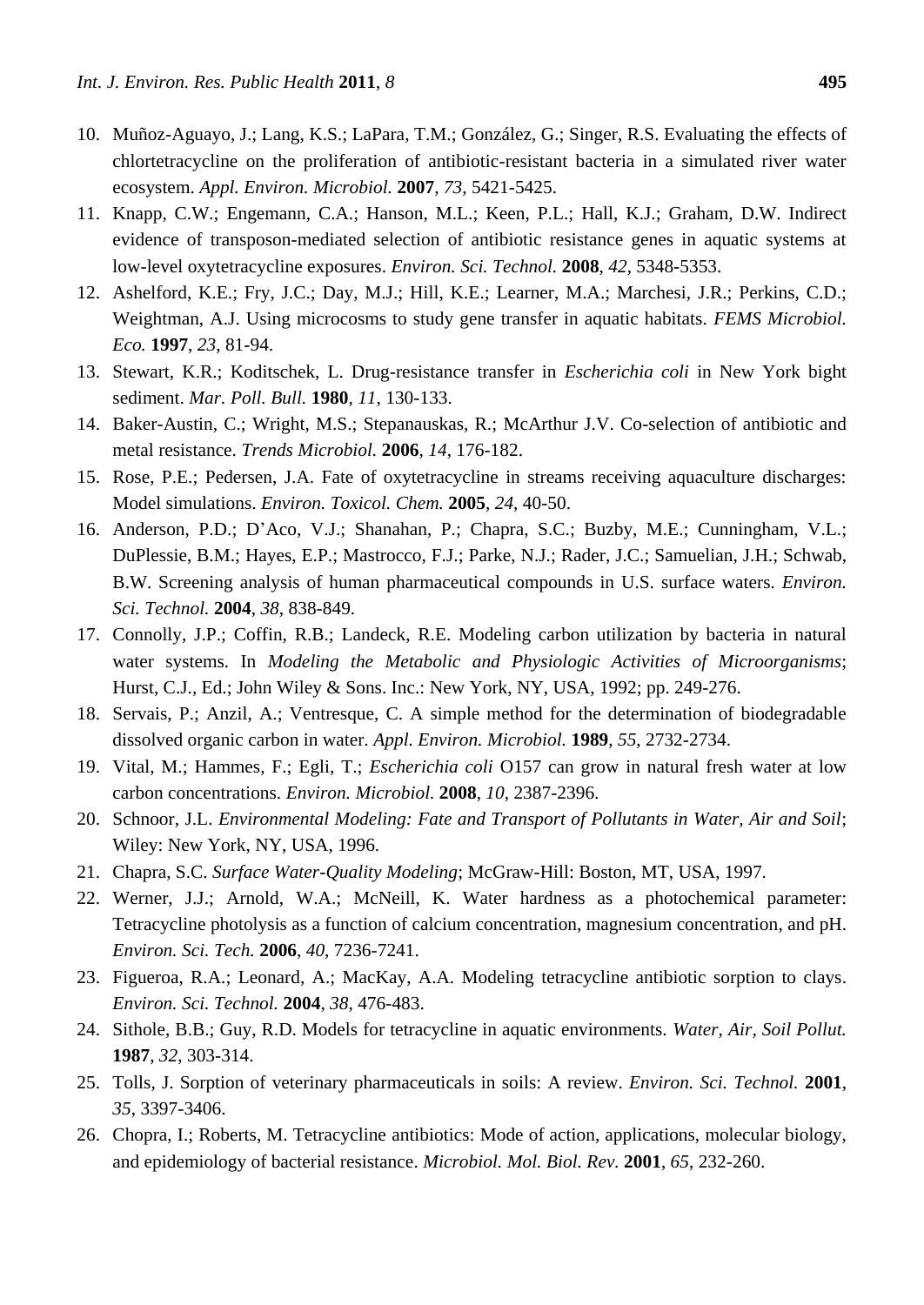- 27. Garrett, E.R.; Miller, G.H.; Brown, M.R.W. Kinetics and mechanisms of action of antibiotics on microorganisms V chloramphenicol and tetracycline affected Escherichia coli generation rates. *J. Pharm. Sci.* **1966**, *55*, 593-600.
- 28. Björkman, J.; Andersson, D.I. The cost of antibiotic resistance from a bacterial perspective. *Drug Resist. Updat.* **2000**, *3*, 237-245.
- 29. Bouma, J.E.; Lenski, R.E. Evolution of a bacterial/plasmid association. *Nature* **1988**, *335*, 351-352.
- 30. Stewart, F.M.; Levin, B.R. The population biology of bacterial plasmids: A priori conditions for the existence of conjugationally transmitted factors. *Genetics* **1977**, *87*, 209-228.
- 31. Di Toro, D.M.; Zarba, C.S.; Hansen, D.J.; Berry, W.J.; Swartz, R.C.; Cowan, C.E.; Pavlou, S.P.; Allen, H.E.; Thomas, N.A.; Paquin, P.R. Technical basis for establishing sediment quality criteria for nonionic organic chemicals using equilibrium partitioning. *Environ. Toxicol. Chem.* **1991**, *10*, 1541-1583.
- 32. Garrett, E.R., Miller, G.H. Kinetics and mechanisms of action of antibiotics on microorganisms III. Inhibitory action of tetracycline and chloramphenicol on *Escherichia coli* established by total and viable counts. *J. Pharm. Sci.* **1965**, *54*, 427-431.
- 33. Lunestad, B.T.; Goksoeyr, J. Reduction in the antibacterial effect of oxytetracycline in sea water by complex formation with magnesium and calcium. *Dis. Aquat. Organ.* **1990**, *9*, 67-72.
- 34. Halling-Sørensen, B.; Sengeløv, G.; Ingerslev, F.; Jensen, L.B. Reduced antimicrobial potencies of oxytetracycline, tylosin, sulfadiazin, streptomycin, ciprofloxacin, and olaquindox due to environmental processes. *Arch. Environ. Cont. Toxicol.* **2003**, *44*, 7-16.
- 35. Chander, Y.; Kumar, K.; Goyal, S.M.; Gupta, S.C. Antibacterial activity of soil-bound antibiotics. *J. Environ. Qual.* **2005**, *34*, 1952-1957.
- 36. Kim, S.C.; Carlson, K. Temporal and spatial trends in the occurrence of human and veterinary antibiotics in aqueous and river sediment matrices. *Environ. Sci. Tech.* **2007**, *41*, 50-57.
- 37. Yang, S.; Carlson, K. Evolution of antibiotic occurrence in a river through pristine, urban and agricultural landscapes. *Water Res.* **2003**, *37*, 4645-4656.
- 38. Yang, S.; Carlson, K. Routine monitoring of antibiotics in water and wastewater with a radioimmunoassay technique. *Water Res.* **2004**, *38*, 3155-3166.
- 39. Yang, S.; Cha, J.; Carlson, K. Simultaneous extraction and analysis of 11 tetracycline and sulfonamide antibiotics in influent and effluent domestic wastewater by solid-phase extraction and liquid chromatography-electrospray ionization tandem mass spectrometry. *J. Chrom. A* **2005**, *1097*, 40-53.
- 40. Kim, S.C.; Carlson, K. Quantification of human and veterinary antibiotics in water and sediment using SPE/LC/MS/MS. *Anal. Bioanal. Chem.* **2007**, *387*, 1301-1315.
- 41. Pei, R.; Kim, S.-C.; Carlson, K.H.; Pruden, A. Effect of river landscape on the sediment concentrations of antibiotics and corresponding antibiotic resistance genes (ARG). *Water Res.*  **2006**, *40*, 2427-2435.
- 42. Storteboom, H.; Arabi, M.; Davis, J.G.; Crimi, B.; Pruden, A. Identification of antibiotic-resistancegene molecular signatures suitable as tracers of pristine river, urban, and agricultural sources. *Environ. Sci. Technol.* **2010**, *44*, 1947-1953.